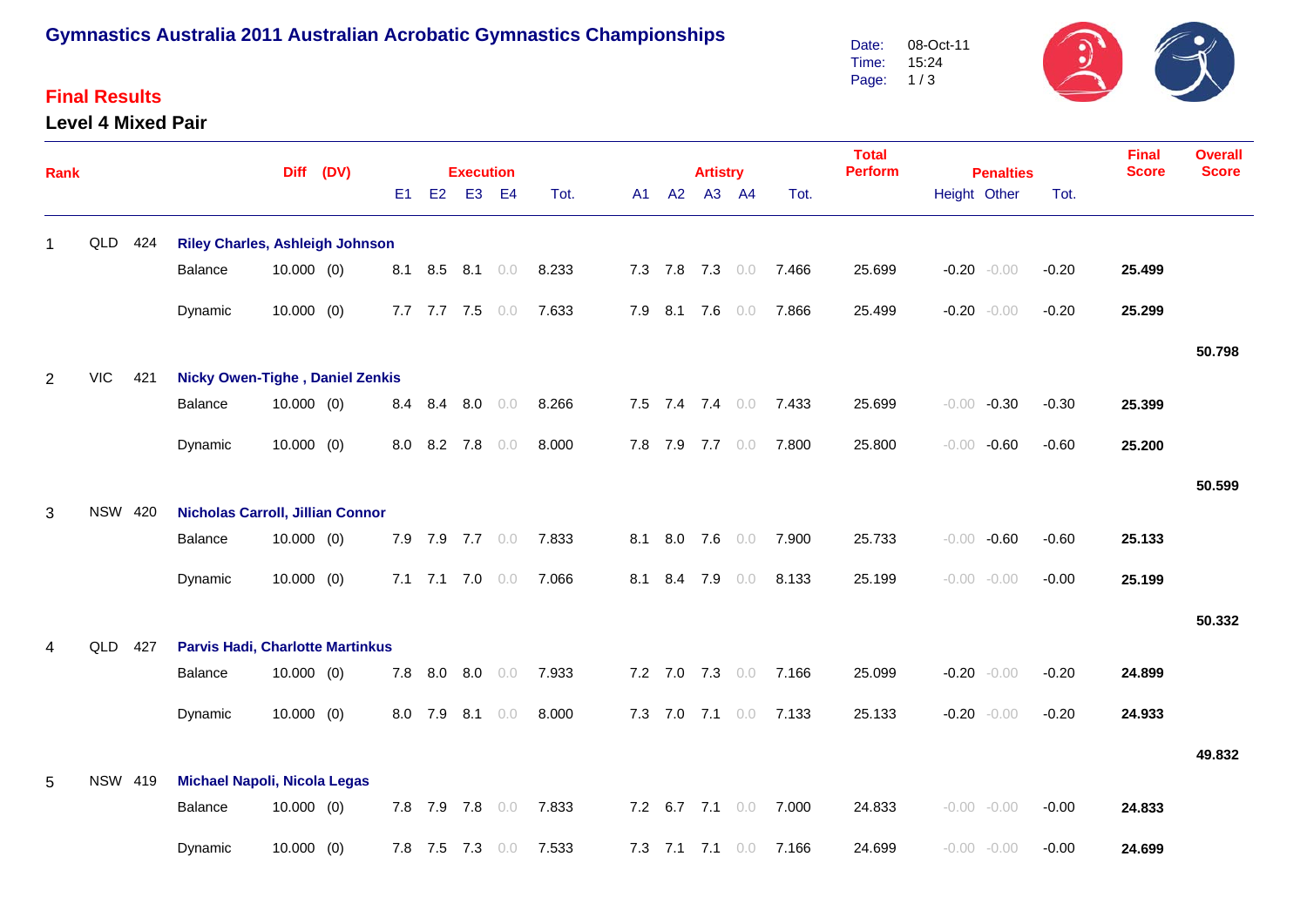# **Gymnastics Australia 2011 Australian Acrobatic Gymnastics Championships**

### **Final Results**

#### **Level 4 Mixed Pair**



| <b>Rank</b>    |            | <b>Diff</b>                                            |                                     |              | (DV) |    |             | <b>Execution</b> |     |       |    |                 | <b>Artistry</b> |       |       | <b>Total</b><br><b>Perform</b> |              | <b>Final</b><br><b>Score</b> | <b>Overall</b><br><b>Score</b> |        |        |
|----------------|------------|--------------------------------------------------------|-------------------------------------|--------------|------|----|-------------|------------------|-----|-------|----|-----------------|-----------------|-------|-------|--------------------------------|--------------|------------------------------|--------------------------------|--------|--------|
|                |            |                                                        |                                     |              |      | E1 | E2          | E <sub>3</sub>   | E4  | Tot.  | A1 | A2              |                 | A3 A4 | Tot.  |                                | Height Other | <b>Penalties</b>             | Tot.                           |        |        |
|                |            |                                                        |                                     |              |      |    |             |                  |     |       |    |                 |                 |       |       |                                |              |                              |                                |        | 49.532 |
| 6              | <b>VIC</b> | 425                                                    | <b>Georgia Cachia, Mark Findlay</b> |              |      |    |             |                  |     |       |    |                 |                 |       |       |                                |              |                              |                                |        |        |
|                |            |                                                        | Balance                             | $10.000$ (0) |      |    |             | 7.5 7.8 7.8 0.0  |     | 7.700 |    | 7.4 7.4 7.0 0.0 |                 |       | 7.266 | 24.966                         | $-0.00$      | $-0.30$                      | $-0.30$                        | 24.666 |        |
|                |            |                                                        | Dynamic                             | 10.000(0)    |      |    | 7.1 7.3 7.5 |                  | 0.0 | 7.300 |    | 7.3 7.0 7.3 0.0 |                 |       | 7.200 | 24.500                         |              | $-0.00 - 0.00$               | $-0.00$                        | 24.500 |        |
|                |            |                                                        |                                     |              |      |    |             |                  |     |       |    |                 |                 |       |       |                                |              |                              |                                |        | 49.166 |
| $\overline{7}$ | QLD 423    |                                                        | Alex Russell, Sasha Schukin         |              |      |    |             |                  |     |       |    |                 |                 |       |       |                                |              |                              |                                |        |        |
|                |            |                                                        | Balance                             | $10.000$ (0) |      |    |             | 7.0 7.1 6.6 0.0  |     | 6.900 |    | 7.2 7.5 7.0 0.0 |                 |       | 7.233 | 24.133                         |              | $-0.00 - 0.00$               | $-0.00$                        | 24.133 |        |
|                |            |                                                        | Dynamic                             | $10.000$ (0) |      |    |             | 7.9 7.6 7.5 0.0  |     | 7.666 |    | 7.6 7.1 7.1 0.0 |                 |       | 7.266 | 24.932                         |              | $-0.00 - 0.00$               | $-0.00$                        | 24.932 |        |
|                |            |                                                        |                                     |              |      |    |             |                  |     |       |    |                 |                 |       |       |                                |              |                              |                                |        | 49.065 |
| 8              | <b>VIC</b> | 426                                                    | <b>Carla Lusi, Patrick Denison</b>  |              |      |    |             |                  |     |       |    |                 |                 |       |       |                                |              |                              |                                |        |        |
|                |            |                                                        | Balance                             | $10.000$ (0) |      |    | 8.2 8.0     | $8.1\quad 0.0$   |     | 8.100 |    | 7.1 7.2 6.7 0.0 |                 |       | 7.000 | 25.100                         |              | $-0.00 - 1.00$               | $-1.00$                        | 24.100 |        |
|                |            |                                                        | Dynamic                             | $10.000$ (0) |      |    |             | 7.1 7.4 7.2 0.0  |     | 7.233 |    | 7.4 6.9         | $7.3\quad 0.0$  |       | 7.200 | 24.433                         |              | $-0.00 - 0.00$               | $-0.00$                        | 24.433 |        |
|                |            |                                                        |                                     |              |      |    |             |                  |     |       |    |                 |                 |       |       |                                |              |                              |                                |        | 48.533 |
| 9              |            | <b>NSW 422</b><br><b>Hedin Gollasch, Georgia Folpp</b> |                                     |              |      |    |             |                  |     |       |    |                 |                 |       |       |                                |              |                              |                                |        |        |
|                |            |                                                        | Balance                             | $10.000$ (0) |      |    |             | 7.4 7.7 7.4 0.0  |     | 7.500 |    | 7.2 6.9         | $7.1 \t0.0$     |       | 7.066 | 24.566                         | $-0.00$      | $-0.30$                      | $-0.30$                        | 24.266 |        |
|                |            |                                                        | Dynamic                             | $10.000$ (0) |      |    |             | 7.0 7.2 6.7 0.0  |     | 6.966 |    | 7.3 6.9         | $7.1 \t0.0$     |       | 7.100 | 24.066                         |              | $-0.00 - 0.00$               | $-0.00$                        | 24.066 |        |

**48.332**